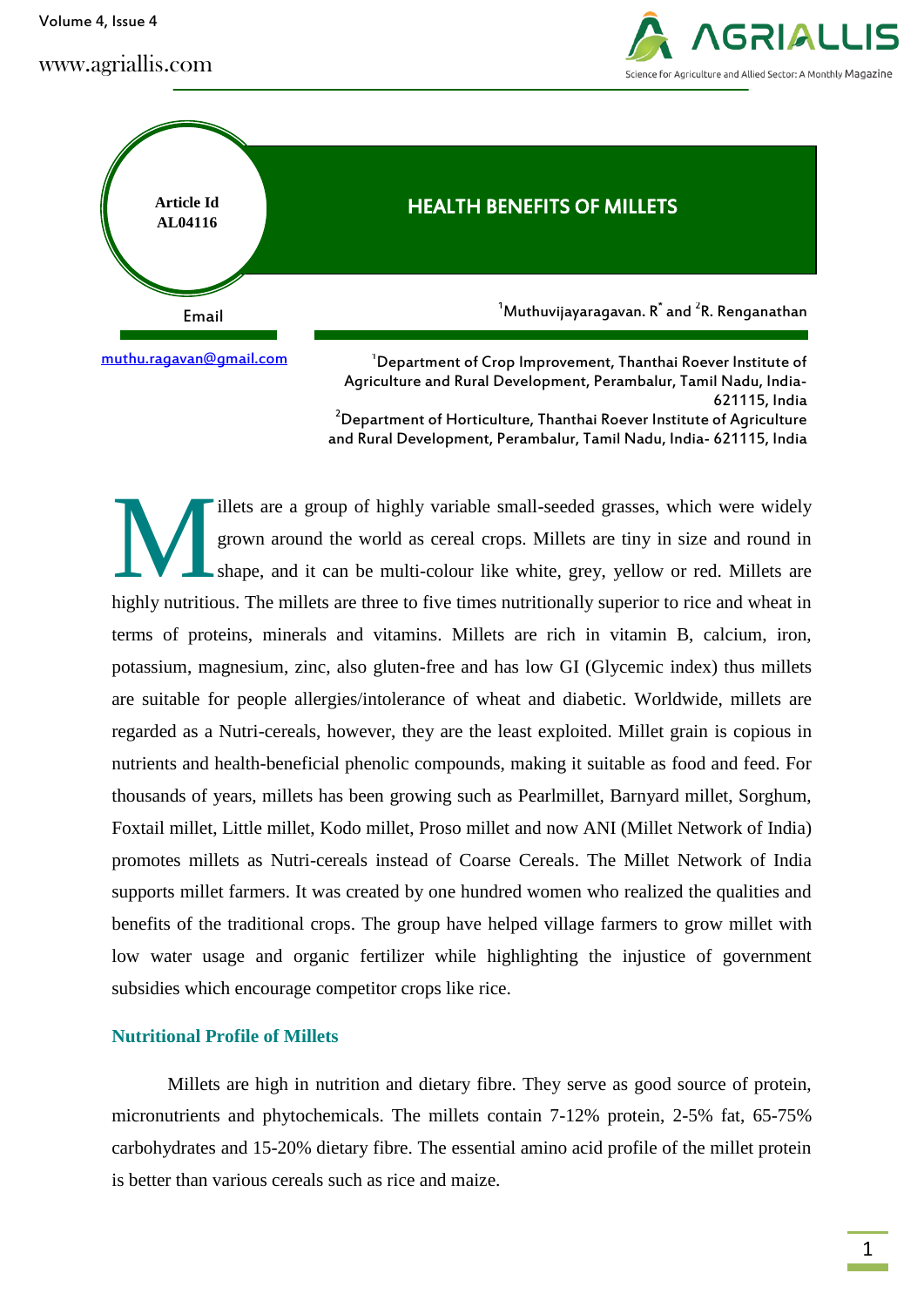www.agriallis.com



## **Antioxidant Properties of Millet**

Millets are rich in phenolic compounds, especially ferulic acid and catechins. These molecules act as antioxidants to protect human body from harmful oxidative stress. The generous content of phenolic compounds in millethas made it a potent source of antioxidants (Dykes and Rooney 2006). Milletgrains contained several natural occurring phenoliccompounds which include phenolic acids, flavonoids, andtannins, in addition to xylo-oligosaccharides (XOs), insolublefibres and peptides (Liang and Liang 2019). Certain lipophilic antioxidants, including vitamin E and carotenoids were extensively distributed among varieties.

| Name of the<br>compound        | <b>Major</b> types                                                                                | <b>Mechanism of action</b>                                                                                                                    |  |  |  |
|--------------------------------|---------------------------------------------------------------------------------------------------|-----------------------------------------------------------------------------------------------------------------------------------------------|--|--|--|
| <b>Phenolic acids</b>          | Kodo millet, Finger<br>millet, Foxtail millet,<br>Proso millet, Little millet<br>and Pearl millet | Free radical scavenging, anti-inflammatory<br>activity                                                                                        |  |  |  |
| <b>Flavonoids</b>              | Kodo millet, Finger<br>millet, Foxtail millet,<br>Proso millet, Little millet<br>and Pearl millet | Inhibition of $\alpha$ -glucosidase and $\alpha$ -amylase<br>activities.<br>Reduction of postprandial hyperglycemia                           |  |  |  |
| <b>Tannins</b>                 | Finger millet                                                                                     | Formation of reactive oxygen<br>species<br>through futile redox cycling                                                                       |  |  |  |
| Xylo-<br>oligosaccharides      | Finger millet                                                                                     | antioxidant<br>Strong<br>activity<br>the<br>to<br>polysaccharides                                                                             |  |  |  |
| <b>Insoluble fibers</b>        | <b>Foxtail millet</b>                                                                             | It could be attributed in part to their unique<br>phytochemical composition                                                                   |  |  |  |
| <b>Protein and</b><br>peptides | Pearl millet and Foxtail<br>millet                                                                | Inactivate reactive oxygen species, Free<br>radical scavenging, chelates pro-oxidative<br>transition metals and reduce<br>hydro-<br>peroxides |  |  |  |
| <b>Carotenoid</b>              | Finger millet, Foxtail<br>millet, Proso millet and<br>Little millet                               | Quenching of single oxygen and<br>free radicals                                                                                               |  |  |  |
| <b>Vitamin E</b>               | Finger millet, Foxtail<br>millet, Proso millet, Little<br>millet                                  | Inhibiting lipid peroxidation in biological<br>membranes                                                                                      |  |  |  |

### Table 1

## **Finger Millet (Ragi)**

Finger Millet is popularly known as Ragi. It is commonly consumed by fitness enthusiasts as a healthier alternative to rice or wheat. It is a gluten-free variant of Millet, rich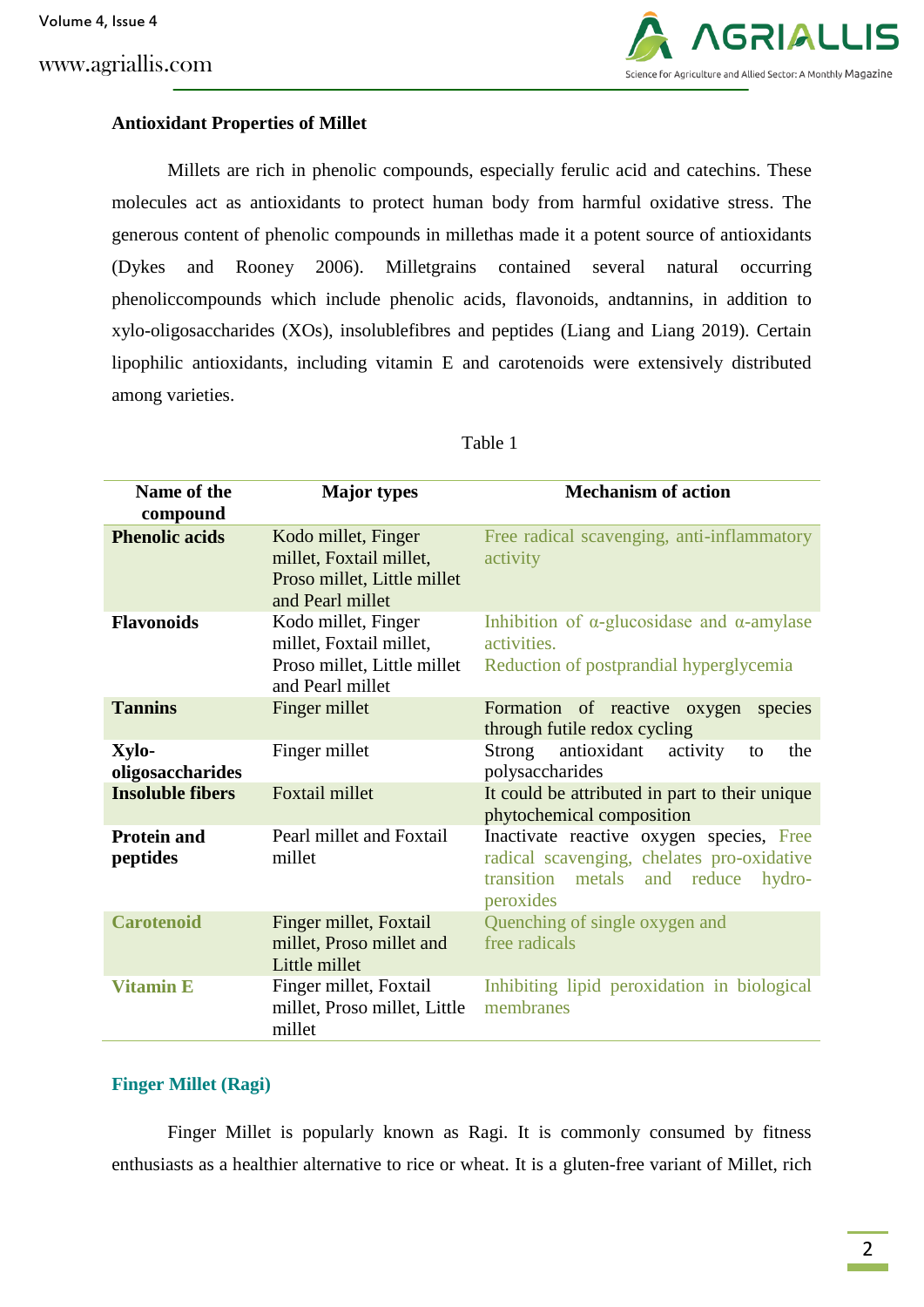

in proteins and amino acids. It is also high in calcium and has healthy concentrations of iron and other minerals as well. Ragi also has a good number of essential amino acids essential for the human body in the antioxidant activity of traditional Indian foods.

### **Foxtail Millet**

It is rich in carbohydrates that help in balancing blood sugar levels in the body. These millets have a high Iron content. Foxtail Millet can improve overall humans immunity.

#### **Sorghum Millet (Jowar)**

Sorghum is a rich source of iron, protein, and fibre and, because of the presence of policosanols, can help lower cholesterol levels. People with wheat allergies can have Jowar as a healthier alternative. It also has more antioxidants than blueberries and pomegranates and is rich in calories and macronutrients. It helps to increase metabolism.

### **Pearl Millet (Bajra)**

Bajra includes iron, fibre, protein, and minerals such as magnesium and calcium. It can be perfect for your well-being to practice regular pearl millet intake, such as helping to battle with type II diabetes.

### **Buckwheat Millet**

It is diabetic-friendly and helps in reducing blood pressure. It is helpful for good cardiovascular health, and for weight loss. Buckwheat also fight against cancer of the breast, asthma in children, and gallstones.

### **Amaranth Millet**

This Millet is rich in protein and dietary fibre. It is great for a healthy diet. This Millet also helps in fighting greying, hair loss, lowers cholesterol levels and cardiovascular disease risk. It is rich in calcium, vitamins, and other minerals.

#### **Little Millet**

It is loaded with vitamin B and essential minerals such as Calcium, Iron, Zinc, and Potassium. Little Millet is largely used in Southern states of India in numerous traditional dishes. It is a healthier alternative to rice.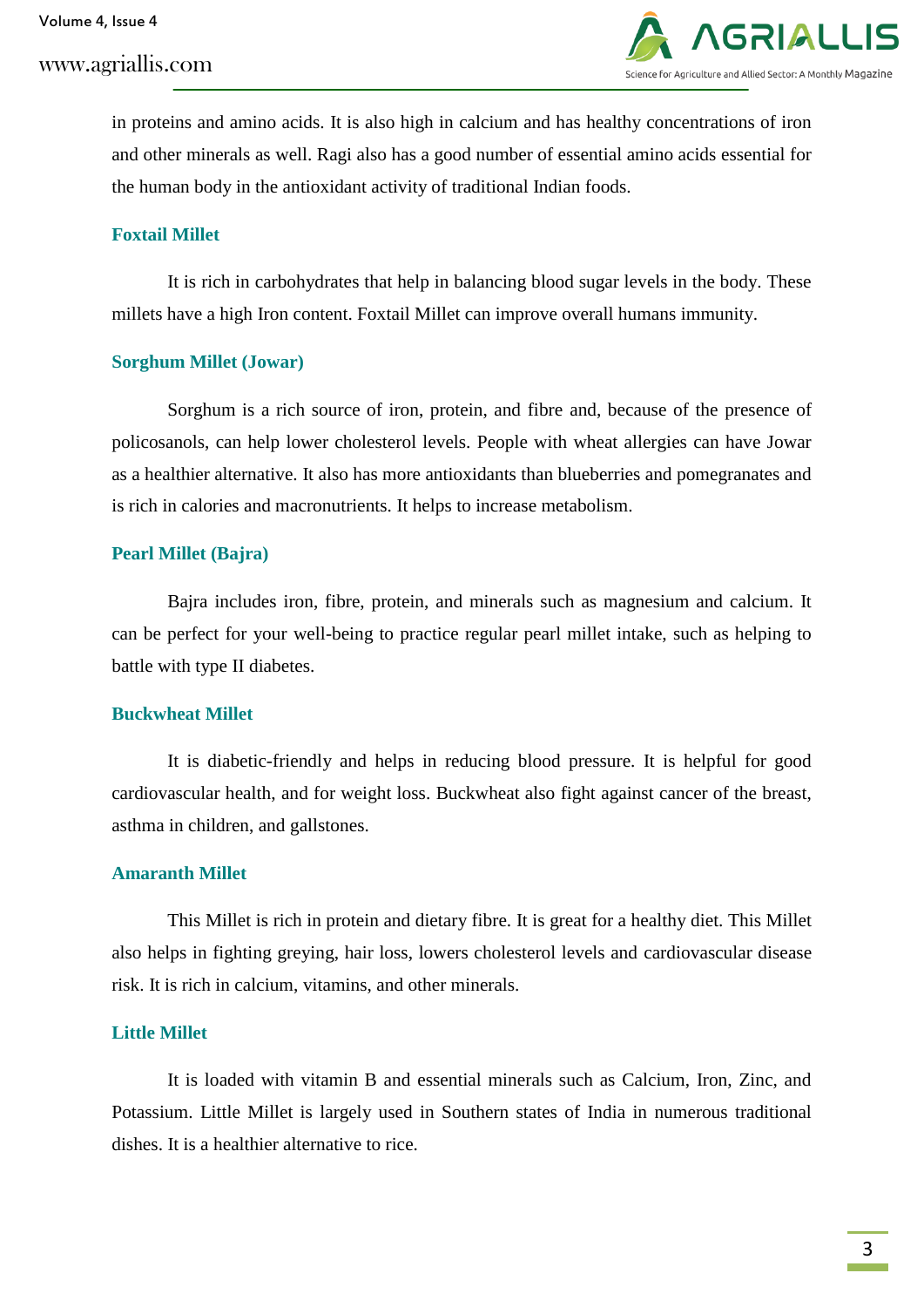www.agriallis.com



## **Barnyard Millet**

It is stacked with high amounts of dietary fibres that help improve bowel movement and aiding weight loss. It is rich in calcium and phosphorus, which can strengthen bone density.

### **Broomcorn Millet**

It helps balance blood sugar levels as it has a low glycemic index. It is a good option for diabetics to be incorporated into a daily diet.

### **Kodo Millet**

It has a significant effect on strengthening the nervous system. Kodo is a good source of B vitamins, especially niacin, B6, and folic acid. It contains calcium, iron, potassium, magnesium, and zinc minerals. It can relieve cardiovascular disorders such as high blood pressure and cholesterol levels when eaten regularly by [postmenopausal](https://healthcare.utah.edu/womenshealth/gynecology/menopause/postmenopause.php) women.

| Crop /<br><b>Nutrient</b>        | Protein(g) | Fat<br>(g)     | Fiber(g)       | Minerals(g) | $\mathbf{Iron}(mg)$ | Calcium(mg) | <b>Calories</b><br>(kcal) |
|----------------------------------|------------|----------------|----------------|-------------|---------------------|-------------|---------------------------|
| <b>Pearl</b><br><b>Millet</b>    | 10.6       | 4.8            | 1.3            | 2.3         | 16.9                | 38          | 378                       |
| <b>Finger</b><br><b>Millet</b>   | 7.3        | 1.5            | 3.6            | 2.7         | 3.9                 | 344         | 336                       |
| <b>Foxtail</b><br><b>Millet</b>  | 12.3       | $\overline{4}$ | 8              | 3.3         | 2.8                 | 31          | 473                       |
| Kodo<br><b>Millet</b>            | 8.3        | 3.6            | 9              | 2.6         | 0.5                 | 27          | 309                       |
| <b>Little</b><br><b>Millet</b>   | 7.7        | 5.2            | 7.6            | 1.5         | 9.3                 | 17          | 207                       |
| <b>Barnyard</b><br><b>Millet</b> | 11.2       | 3.9            | 10.1           | 4.4         | 15.2                | 11          | 342                       |
| <b>Sorghum</b>                   | 10.4       | 3.1            | $\overline{2}$ | 1.6         | 5.4                 | 25          | 329                       |
| <b>Proso</b><br><b>Millet</b>    | 12.5       | 2.9            | 2.2            | 1.9         | 0.8                 | 14          | 356                       |
| <b>Rice</b>                      | 6.8        | 2.7            | 0.2            | 0.6         | 0.7                 | 10          | 362                       |
| <b>Wheat</b>                     | 11.8       | $\overline{2}$ | 1.2            | 1.5         | 5.3                 | 41          | 348                       |

**Table 2:** Millets Nutrition Facts per 100gms

# **Health Benefits of Millets**

Millets are good sources of energy. They provide protein, fatty acids, minerals, vitamins, dietary fibre and polyphenols. Typical millet protein contains high quantity of